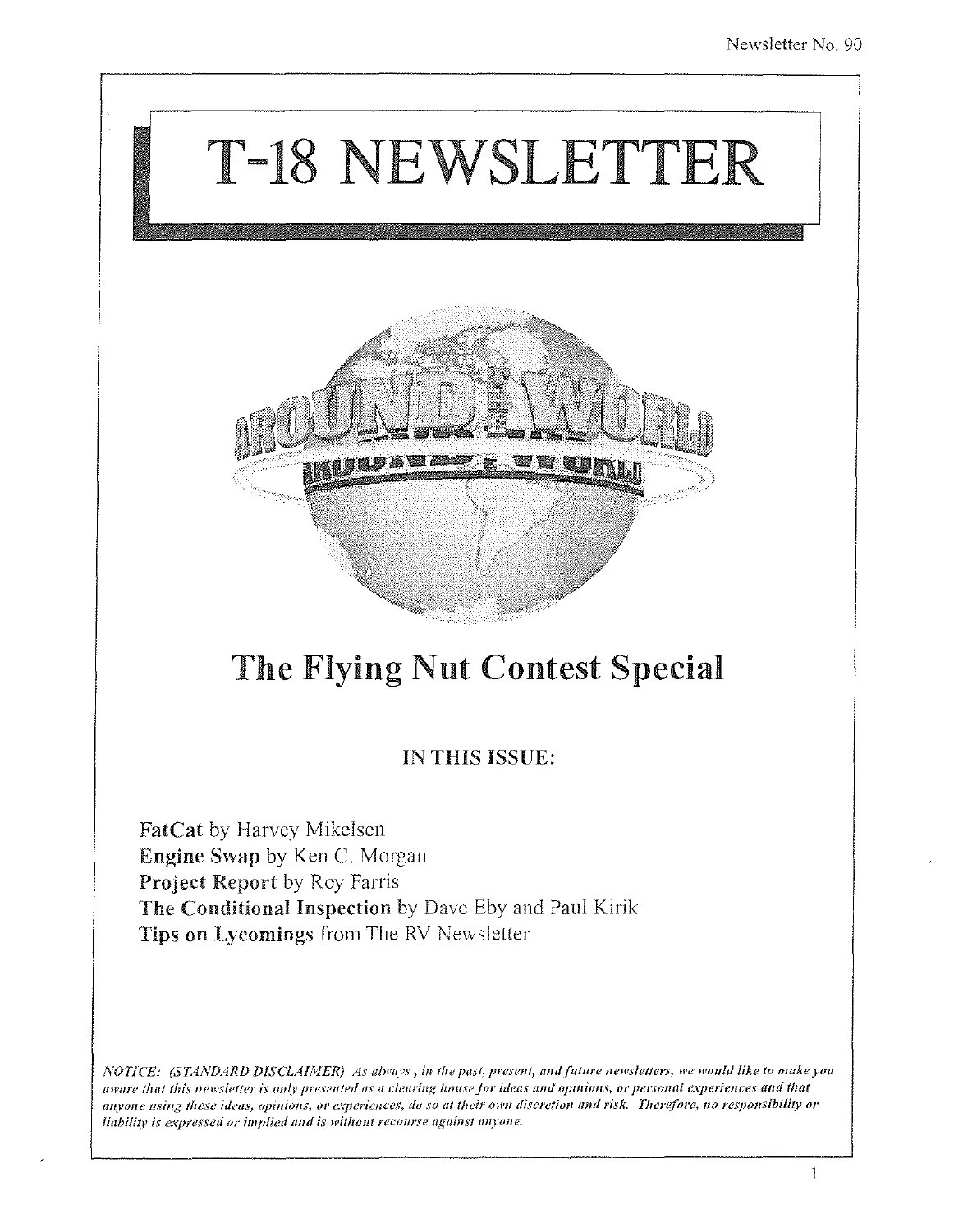

#### **Calendar** of Thorp **T-18 Events for 1994**

A return to McAlester, Oklohoma on May 6,7 & 8 (see Gary & Maxine Green's letter in the issue for the details.)

Join my EAA Chapter's Mystery Flying Game on May 21, 1994 to play "Where in Illinois is Homer Sanders". Starting time is 9:00 am at the Decatur, JIIinois Airport.

Oshkosh Events are: First Friday night of Fly-In, Butch's Anchor Inn for our banquet Forum - No date yet Nature Center Picnic ??? Don't know yet.

3rd Annual Placerville, California Thorp Fly-In on Sept 23-25, 1994

Kentucky Dam on Oct 7-9, 1994

*Editors comments on Conditional Inspections:* It really doesn't matter if you have a repairman's certificate or hire a licensed aircraft mechanic to do the Conditional Inspection for you. In either case it's your safety that's at stake. Therefore "you" must insure that the inspection is complete and thorough. If the aircraft mechanic doesn't have a history of the homebuilt's problem areas he could easily miss some important item. If you expect that he will read up on your homebuilt before he inspects it you're probably wrongl Where can he find the data and information about your aircraft') It may be in the old newsletters if they are available in your file. However that would take days of reading for him, so I doubt if anyone could afford that. If he's inspecting a C-152 it's easy, just look up that type of aircraft and see what AD's apply. Not so with a homebuilt. We have very few

similarities in our engines and equipment types. I'm sure he would know and suggest a venturi change for a MA3 or MA4 carburetor. This is a common problem that all MAs have. Would he go the extra mile to research the rest of the equipment? I doubt it. This brings us back to You! and your safety. What can you do in preparation for the inspection to ensure it is complete?

As a first step, collect information about your homebuilt. Read all the old newsletters again, or for the first time if you're a new owner. Make notes on important things to check for. Make a list and prepare the aircraft for the inspection by going over the plane your self Do all the necessary or desired maintenance before you take it for the inspection. Don't forget to fill out the aircraft and engine logs as each item or maintenance is completed. And then share any information on the aircraft's history with the mechanic/ inspector.

Several Mutual Aid members that own T-18s and have a lot of experience with maintenance and inspections and have agreed to help up prepare for *the* inspections. In this newsletter you can read the first of two articles that can be used as general guidelines for a T-18 inspection. Don't consider the article a complete check list, only some of the things to check. Each aircraft is different and will require a special check list or inspection list to cover all the combinations of accessories and equipment. It's your responsibility to complete the list that you the "repairman" or the inspector will use as a reference to inspect your aircraft.

I feel fortunate in having built my T-18, which qualifies me for a Repairman's Certificate for performing the yearly conditional inspections on my specific aircraft. With the Certificate I certainly don't intend to spend a lot of dollars to hire the inspections done. However, if I can get another T-18 builder to assist in going over my airplane during the inspection, I would want the added assurance and safety factor it would bring. Be sure and see the article by Dave Eby and Paul Kirik on this subject in this issue.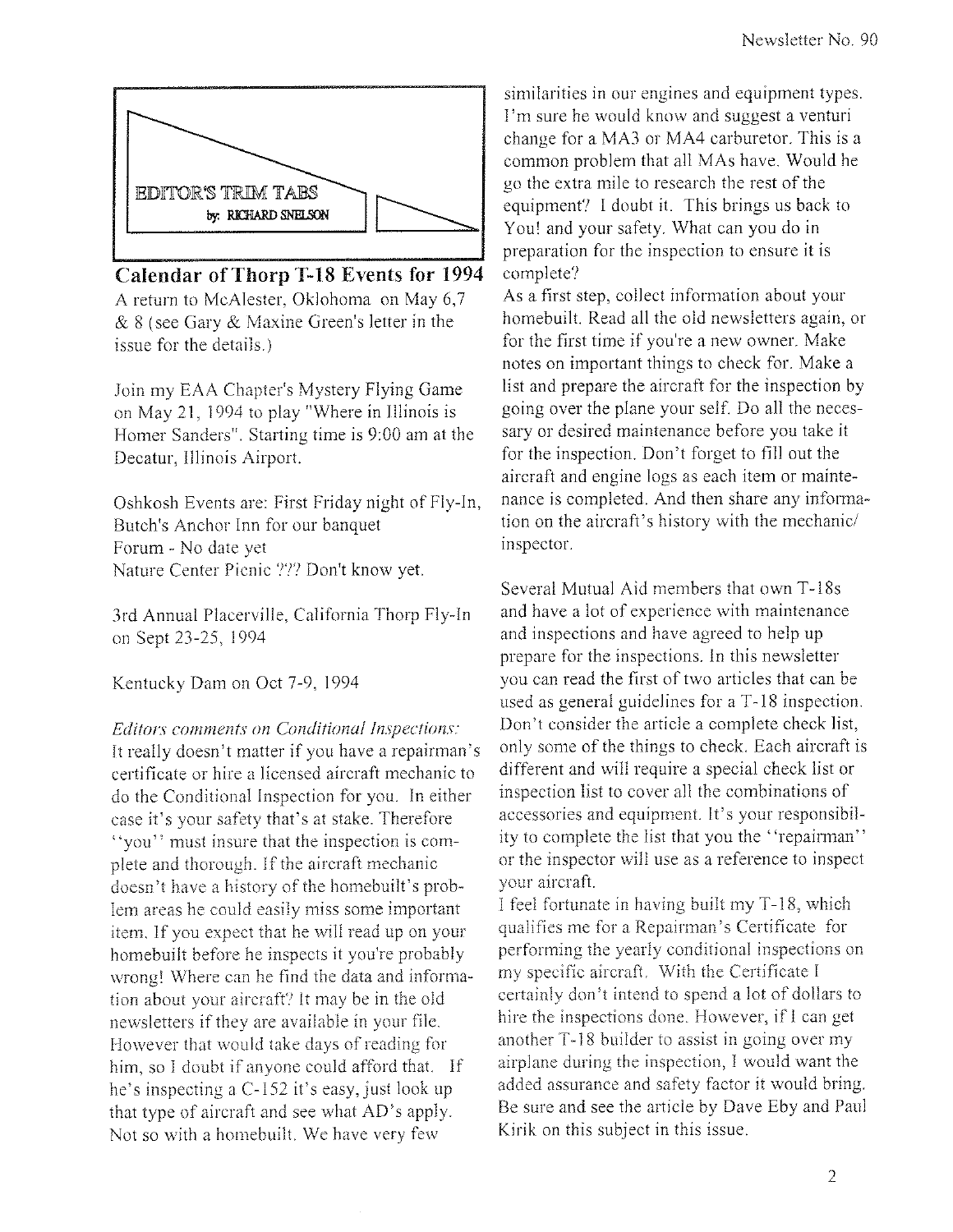

February 9, 1994

Dear Richard:

To keep you somewhat informed, I currently have a standard T-18 fuselage which I purchased. It was in very bad shape and therefore for the last year I have been in the process of demolishing rather than building an airplane. I'm going the wrong way! Recently, I began constructing new parts, and I must tell you that I am increasing in both my speed and efficiency regarding ruining perfectly good sheet metal. No acceptable parts yet, just a lot of activity. I have many prefabricated components, including ribs, etc. I am looking for a windshield, canopy and a canopy frame as well as an engine cowling. My current plan is to use a 180 HORSE, but that is a long way off! If you can provide any assistance in locating parts or if you here of someone desiring to sell T-18 or S-18 stuff, please use my name. Thanks much'

With regards, Van D. Gray, 116 Flintrock Road, Hewitt, Texas 76643 Phone: (817) 666-2128



January, 24,1994

Dear Mr. Snelson, Please find enclosed my 1994 newsletter dues. It's hard to believe that so much time has passed since Oshkosh, I guess we have about 25 more weeks till '94, I very much enjoyed meeting you and your family, and snapping photos of your beautiful aircraft. The

trip reminded me of some of my more younger years and the kindness the *T-18* group has always extended. I recently obtained Wendell Green's project and set up a rather cozy shop here at my place of employment. I have been extremely busy lately and have been unable to complete anything other than a couple of ailerons, but it's a start! In addition, I am making a trip up to Seattle to transport Wayne Heigel's project down here (standard wing, standard fuselage, about 80% of the metal work complete) as I have acquired it as well. I hope all is well with your family, including the T-18. I look forward to seeing you at Oshkosh. Take care. Lee W. Walton (T-18 Builder ') DWH Memorial Airport, 20803 Stuebner-Airline #29, Spring, Texas 77379 (713) 370-5235.



KEN C. MORGAN 2011 OAKWOOD LANE ARLINGTON, TEXAS 76012 817/265-6838

23 February, 1994

Dear Rich,

I am sending you an article on my *T-18* engine change from 0290G to 0320B2B. I am also including some performance comparison data between the two engines.

I was pleased to hear of renewed interest in the  $T-18$ . Those of us flying the Tiger, know how great an aircraft it is. This is probably difficult to get across to new and/or prospective builders, particularly with the RVs setting out there with attractive kit pricing. I was recently in Wichita, KS. for two weeks of aircraft composites lecture/lab and met an EAAer with a 150hp Glassair I converted to tri-gear configuration. He was unhappy with the Glassair because of high wing loading and heavy empty weight (over 1100 lbs). These conditions had a significant adverse affect on the performance of the aircraft. His admiration for the Thorp compared to the Glassair was almost embarassing, but confirms all of our testimonials regarding the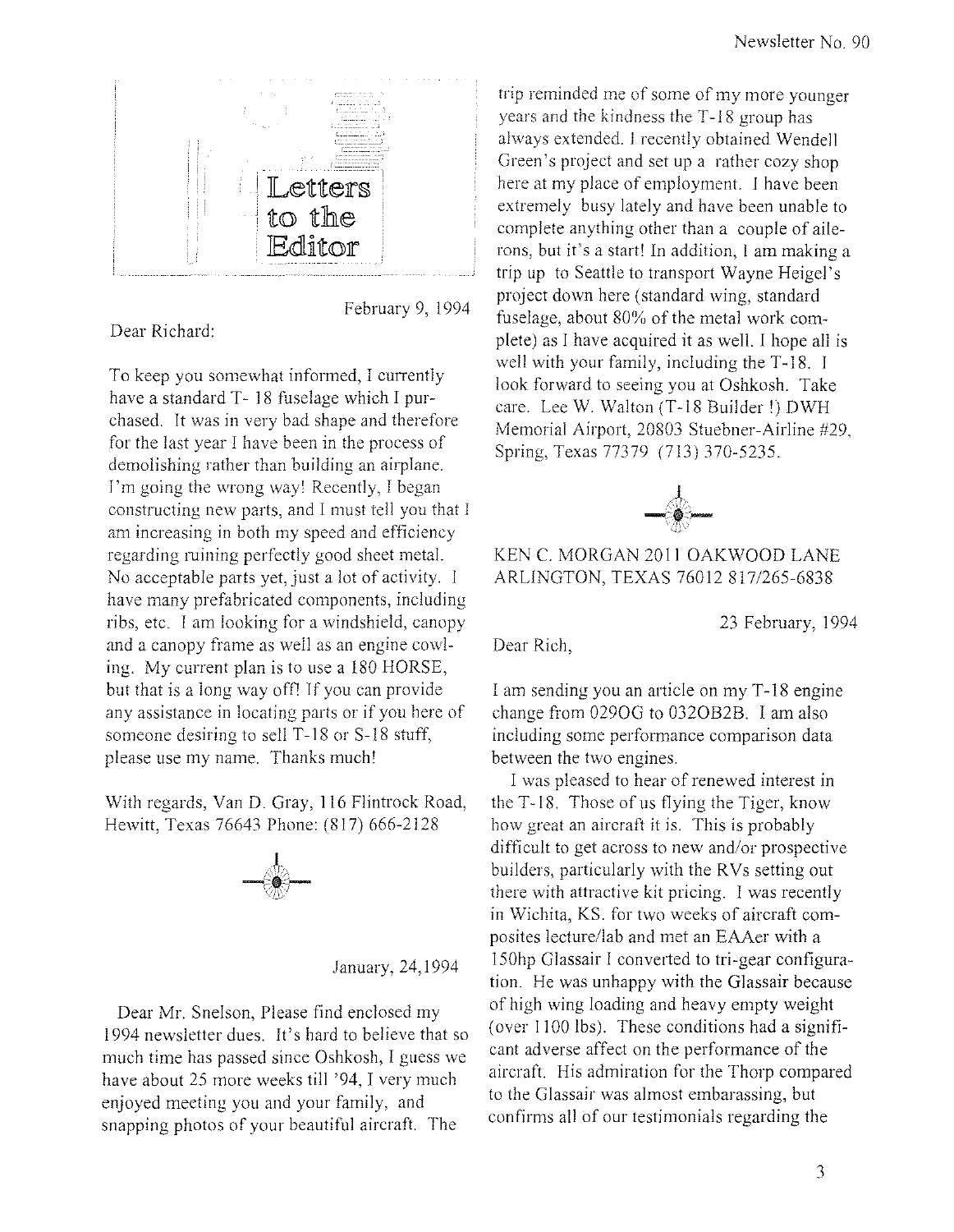Thorp design and outstanding performance.

Rich, we appreciate your efforts as newsletter editor, hope to see you at the McAlester fly-in. Cordially yours, Ken C. Morgan



BILL WILLIAMS 2625 PIPKIN RD. LAKE-LAND, FL 33811 (813) 644-9649

MARCH 16, 1994

ANOTHER S-18 THORP FLIES, AND DOES IT FLY GREAT! SATURDAY N30WW FLEW FOR THE FIRST TIME AFTER SOME FIVE YEARS OF CONSTRUCTION TIME. IT LITERALLY FLEW HANDS OFF THE FIRST TIME. BOB HIGHLEY GAVE CHASE IN HIS T-18 AND FLEW OFF MY RIGHT WING. HE ASKED "HOW DOES IT FLY"? I RESPONDED I GUESS OKAY" AS I HELD MY HANDS OVER MY HEAD. N30WW IS A WIDE BODY, FOLDING WING WITH AN 0360-AIG AND HARTZELL CONSTANT SPEED PROP FOR POWER. ALL INDICA-TION THAT CRUISE WILL BE AROUND 180 MPH. MORE LATER AS I HAVE TO GET BACK FLYING TO LOG MY 25 HOURS, SO I CAN MAKE MCALESTER IN MAY. REGARDS, BILL WILLIAMS



RICH, Hope all's well with you & RoxAnne. Like to see you 'all at Sun'n Fun if possible. I've formally requested the nature center at Oshkosh for noon of Friday for our picnic. No word back yet. I'll keep on it. Should have another T-18 flying soon. N30WW - Bill Willian's is in the weight and balance, final inspection phase. Cheers, Bob Highley



Mr. Snelson,

I spoke to your wife today about subscribing to your newsletter. Enclosed please find my check for \$25.00.

I am interested in buying a T-18 and would prefer one with a 150 HP engine. I do get "Trade-A-Plane", and have found that there are not many T-18's in the Northeast.

We are planning to go to Sun  $&$  Fun and hope to look at some there. Any help you can give me would be appreciated. Thank You. Sincerely, Jerry Romeo 32 Komar Drive, Ballston Lake, NY 12019.



Dear Dick, I went to the fly-in at Ky. Dam in my single place T -18 and had a great time. Had to get back to work in Nash. Tenn. on Sat and didn't get to meet you. I did get to see several great looking T -18s. I asked one memberjust exactly why they were so excited about the T-18's? He said, "didn't you know, it's the best plane in the world?" Since that time I have bought yet another T-18. This one a 2-place, 180hp,IFR--T-18. That leaves me with 2 18's, with a need for only one. Ihave enclosed a picture and info on my old T-18. Hopefully someone else would like to take advantage of my situation & buy the single place from me. Enclosed is a check for \$ 25.00 for the newsletter & also a picture of the T -18 for sale. Hopefully you know of someone that would be intrested in a great  $&$  fun airplane. I have truely loved flying this plane for about 70 hours now. I would like now to get my IFR ticket. In doing so I had to buy a different plane. If you could help me out in any way I would greatly appreciate your help. Thanks so much Dana Moore 4515 Nolensville Rd. Nashville Tenn. 37211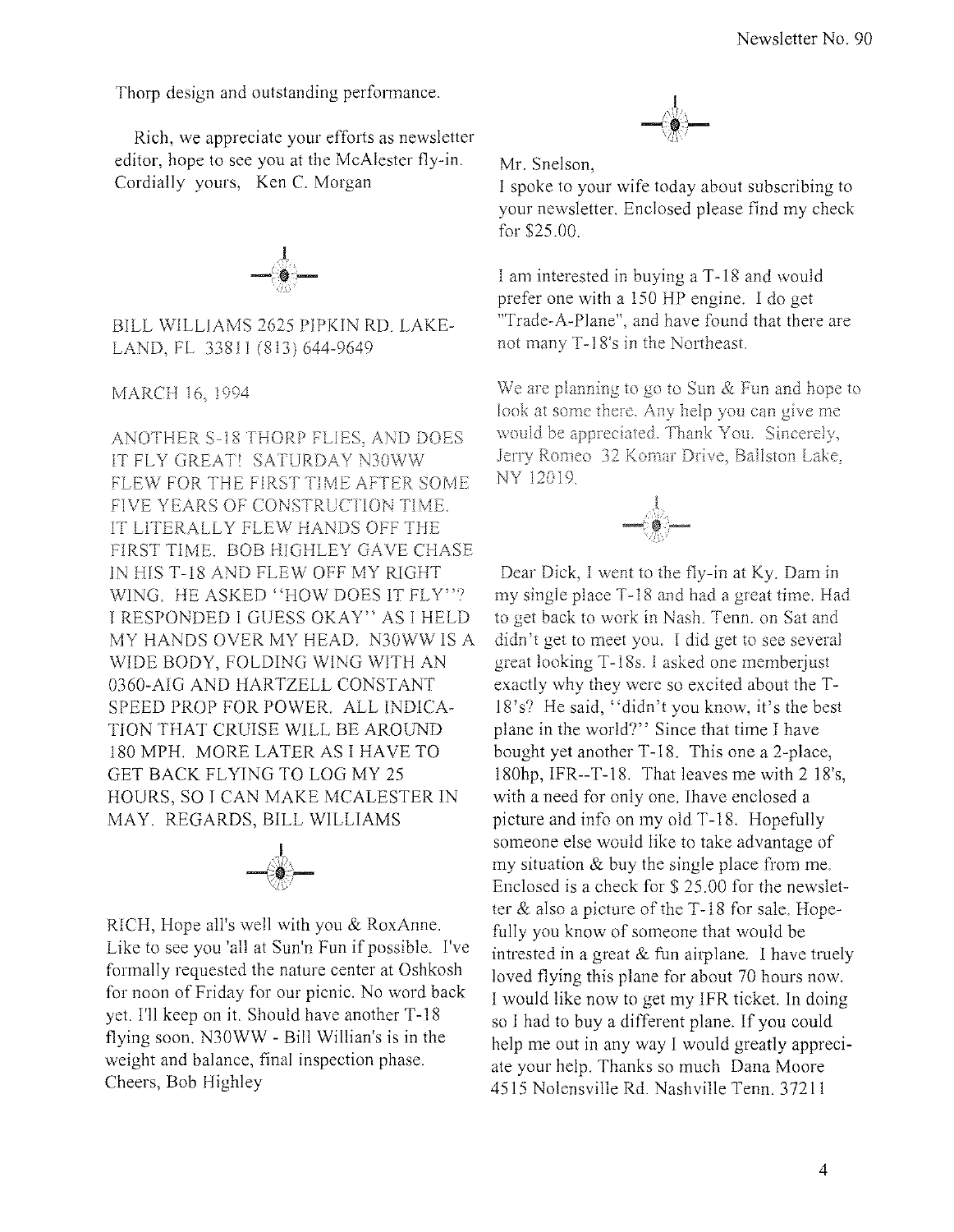

#### 2/18/94

Since Hal Stephens let the cat out of the bag. so to speak, about my project in his Placerville Flyin article, I might as well come clean. It is a wide body so I have named it Fat Cat and will have a Garfield, the cat flapping his arms in an attempt to fly on the vertical fin, with Jim Davis's permission. The school bus yellow top may have tiger stripes and it might have a white belly. The wings will have the standard planform and structure (except for the flap beam which is .032), however the aerodynamics will be all new.

I don't recommend changes to John's fine design, however I am a frustrated aerodynamicist. I have a Master's in Aeronautical Engineering from Purdue U. with a major in aerodynamics. I just retired (Read that laid off') from Lockheed Missiles and Space Co. after 33 years of every kind of engineering besides aerodynamics.

Enclosed is a drawing of John's 64,412 with his flap. The airfoil is a good WW II technology airfoil and the flap is contemporary for the 1950s and 60s. Computer capability developed since then has allowed advances in airfoil design.

The airfoil I have chosen was designed by Harry Riblett in 1989 after he failed to interest NASA Langley in developing a new series of general

aviation airfoils, It was chosen for it's small pitching moment which should reduce induced drag from our smallish horizontal tail in cruise.

The flap airfoil I chose is the old Clark Y (Used on the J-3 Cub, Spirit of SL Louis, etc.), slightly modified. This choice as well as the cove/gap design was based on the comments of Arthur Phelps in his forum at Oshkosh'92. Mr. Phelps is a NASA Langley aerodynamicist and has modified his own BD-5 wing airfoil. I sent a set of blueprints to Mr. Phelps and he was kind enough to comment on them. Enclosed is his letter.

I made  $1/4$  scale wing sections with flaps and tested them in my wind tunneL (I probably have the only private wind tunnel in Sunnyvale, all the rest of them are owned by NASA Ames or Lockheed.) The tests on the T-18 wing section showed separation starting at very small flap deflections at the trailing edge of the flap and progressing forward to incorporate the entire flap upper surface at 40 degrees deflection. The new wing/flap exhibited no separation at all. It also had a 30% increase in maximum lift coefficient at full flap deflection.

From the above testing you might think "Wow, he's in fat cityl", but don't. First, separation is a boundary layer phenomena which is a function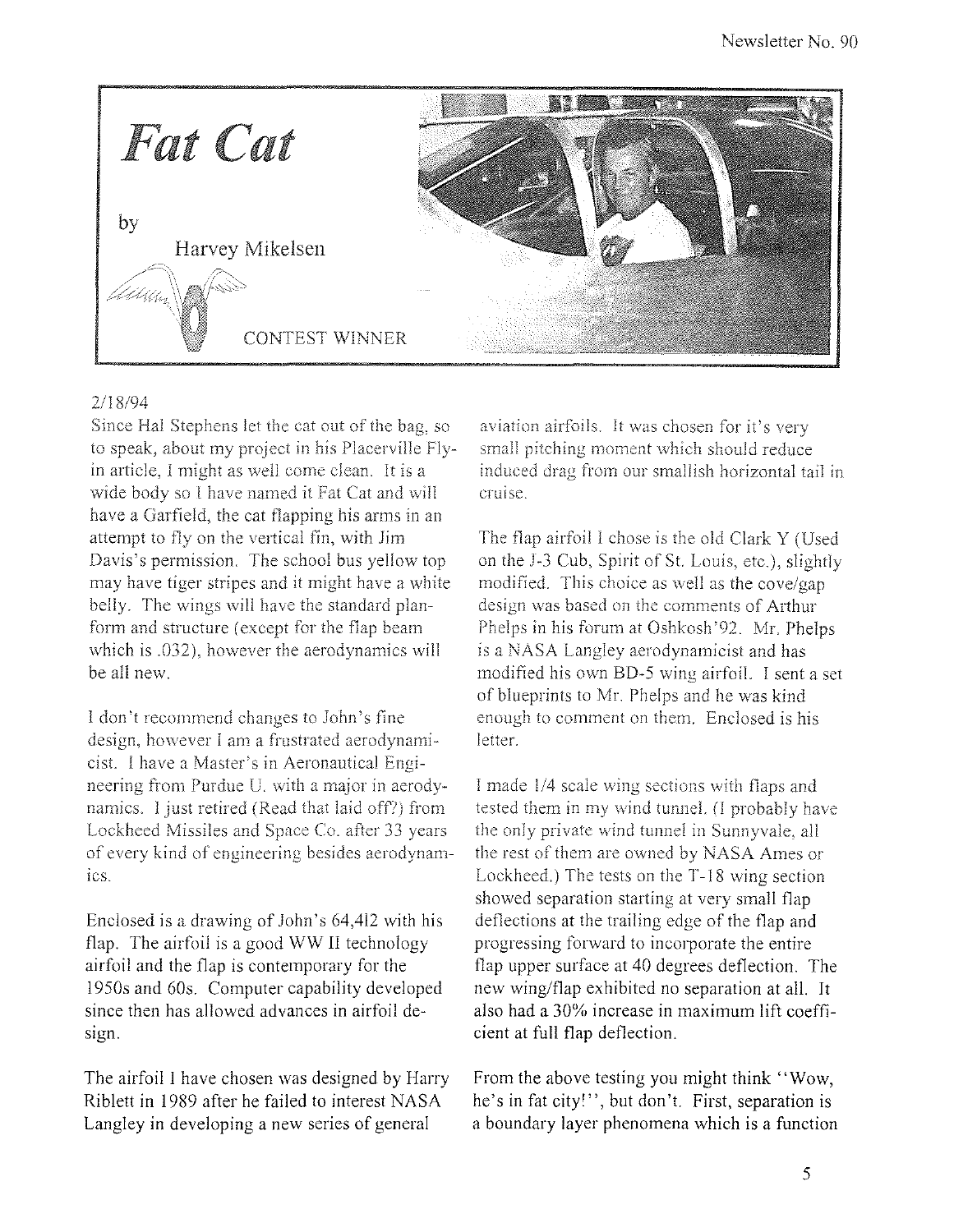of Reynolds Number. My tests were at lower than full size Reynolds Number which would tend to reduce separation tendencies. Second, the ability to use maximum lift will most likely be limited by the tail forces available. Full scale testing, i.e. flight testing will be required before this mod. can be considered a success. Stand by for the results, soon, I hope!

Other changes to my T -18 are: A single cooling air intake below the spinner and a cowl fiap between the gear legs to reduce cooling drag. Separate oil cooler and heater NACA inlets. In other words a new cowl design. Twisted gear legs for drag reduction. A 6 inch prop extension between the zero timed IO 360 and the Prince *68178* prop for improved prop efficiency. Graphite/epoxy canopy skirt and Thorp latch for better canopy seaL Light Speed Engineering electronic ignition in place of one of the mags. Frantz oil filter. Safety cables a la Bill Warwick in News Letter #51. Wet wings. More radios than I probably need including DME and GPS. Sound proofing of the cabin area. A jump seat in the baggage area for my dog, Princess. Wow! I never sat down and listed all the changes hefore. For a guy who doesn't recommend changing John's design, ['ve gotten pretty wild. 1 hope it all works out.

Harvey Mickelsen Plans #1332 1007 Persimmon ave. Sunnyvale, CA 94087 (408) 737-0559

#### The letter from A.E. Phelps

A E. Phelps III 883 Barrie Circle Newport News, VA 23602-3401 Tel: 804 874-5870 Fax: 804873-3711 Jan 24, 1994

#### Dear Mr. Mickelson:

Firstly, please accept my apologies for being so long in replying to your letter of Dec 22, 1993. 1 have lots of reasons, but probably no real excuses. In any event, I was very interested to read your letter and to have an opportunity to see what you have done with the T-18 wing design

and flap arrangement. From the results you show on Figure 2. it looks like you have an done a very good job with the flap redesign. You may be interested in knowing that the Grumman Gulfstream I commuter turboprop uses a modified ClarkY in a Fowler flap arrangement not too different from your own design. They did not, however, use vortex generators as you show on one of your drawings. Were the V.G.'s on the wind tunnel model? If so, you may want to rerun the tests to get the true effect of the flap nose and cove geometries you have chosen. Can you, based on the results of your tunnel tests, comment on the effectiveness of Mr. Ribletts modifications to the basic airfoil nose shape in delaying flow separation on the airfoil? So far as I am aware, no systematic investigation on the relative characteristics of the old NACA 6-series cambered sections versus Mr. Riblett's newly cambered versions of the same thickness forms has been conducted, and I am curious to see if his predictions are confirmed by tests. Certainly his analyses using the Eppler II code have shown great promise, but that is an inviscid code and it may not be handling the separation model properly. In any case.. I am happy to see your careful systematic approach heing taken before rushing off into a modification effort. Good job.

I have few comments and observations for your consideration: - The 14% Clark-Y section looks very good from your wind tunnel data. Reconfiguring the 15% Clark-Y in the way you have shown should probably be O.K., but you may have premature separation on the aft upper surface. The pressure recovery will be driven by the radius of curvature aft of the maximum thickness point of the flap airfoil, and your recontouring has reduced that radius somewhat. It may not be a problem, but I would suggest staying with a shape you know works based on test data.

Your chosen pivot point looks very good with respect to flap gap, overlap, and Fowler action, but it will of course have higher loads than the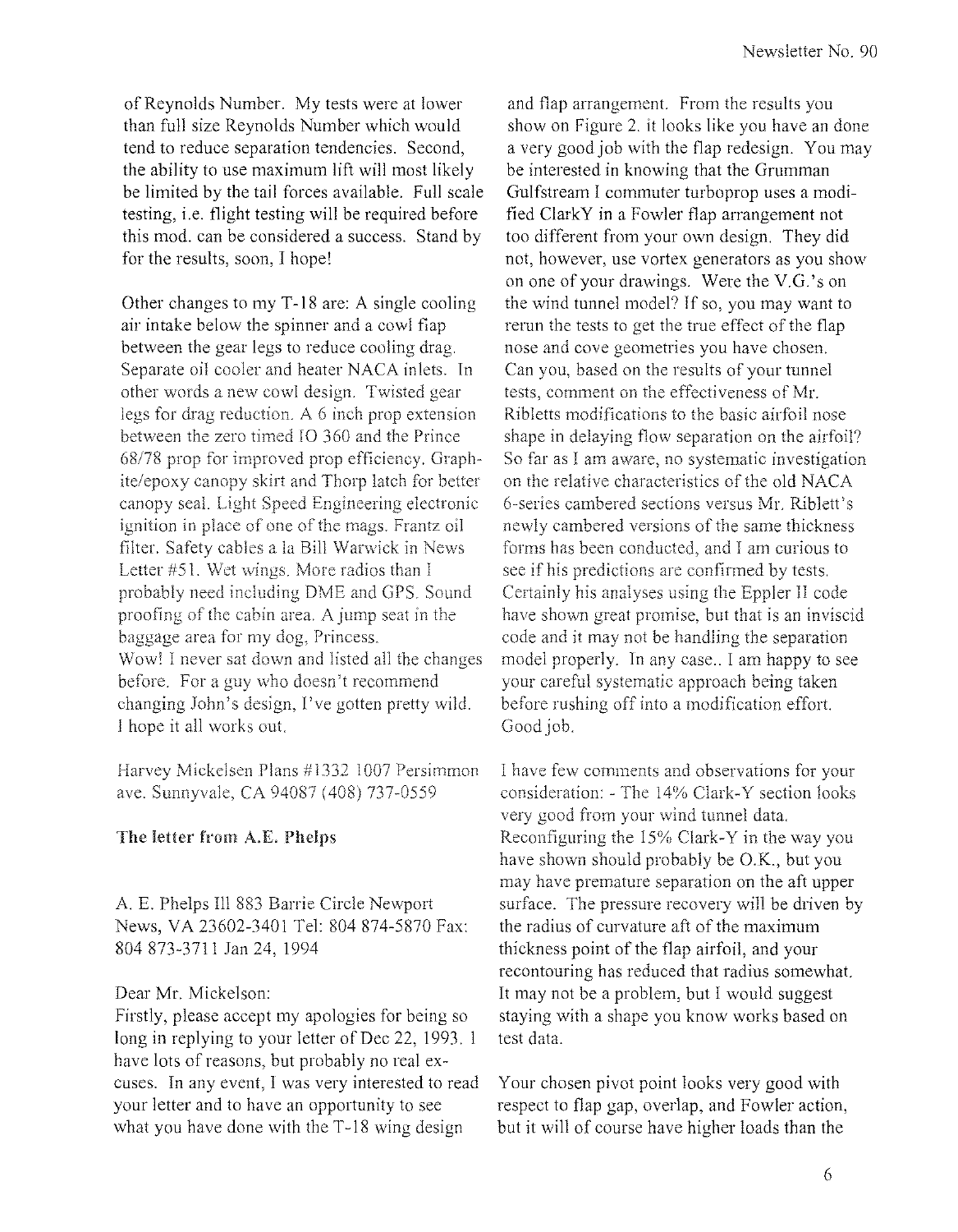original design. You should check to see that the moment produced by the flap load acting at the end of the longer flap bracket is adequately provided for where the bracket attaches to the wing rib.

Note the interference of the flap torque tube with the fuselage lower longeron when the new flap is deflected to 40 degrees. It looks like you may have to cut away about half of the longeron flange to allow clearance for the torque tube, so you will want to pay close attention to providing adequate reinforcement across this critical member.

The newer flap is considerably thinner than the original flap designed by John, so you will want to check the structural design of the new flap to make allowance for the reduced section modulus in bending between the flap supports. I would advise strongly against adding a third flap bracket, as that can lead to alignment problems under the deflections that take place when the flap is loaded.

Finally, the improved aerodynamic performance of your flap will result in a more powerful nosedown moment when the flap is deflected. In addition, the fact that you have well attached flow over the flap for the full range of deflections now means that the down wash at the tail will be higher (and probably more powerful as well). So check carefully to see that you won't run out of pitch trim control power from the tail. If it looks like you will, you will probably need to alter the tail somewhat. It may only need a slot at the leading edge to provide a little more effective angle of attack, or it may need to be enlarged.

Congratulations on a nice bit of work - it is apparent to me that you are taking a properly conservative approach to modifying what is, by almost everyone's admission, an already excellent aircraft into an even better one. If there is anything else I can do to help, or if you would like to discuss any of these comments in more detail, please don't hesitate to call. Again, please accept my apologies for the late reply. Best regards, Art Phelps Eph. 3:20.21



Harvey Mickelsen drawings of the wing profiles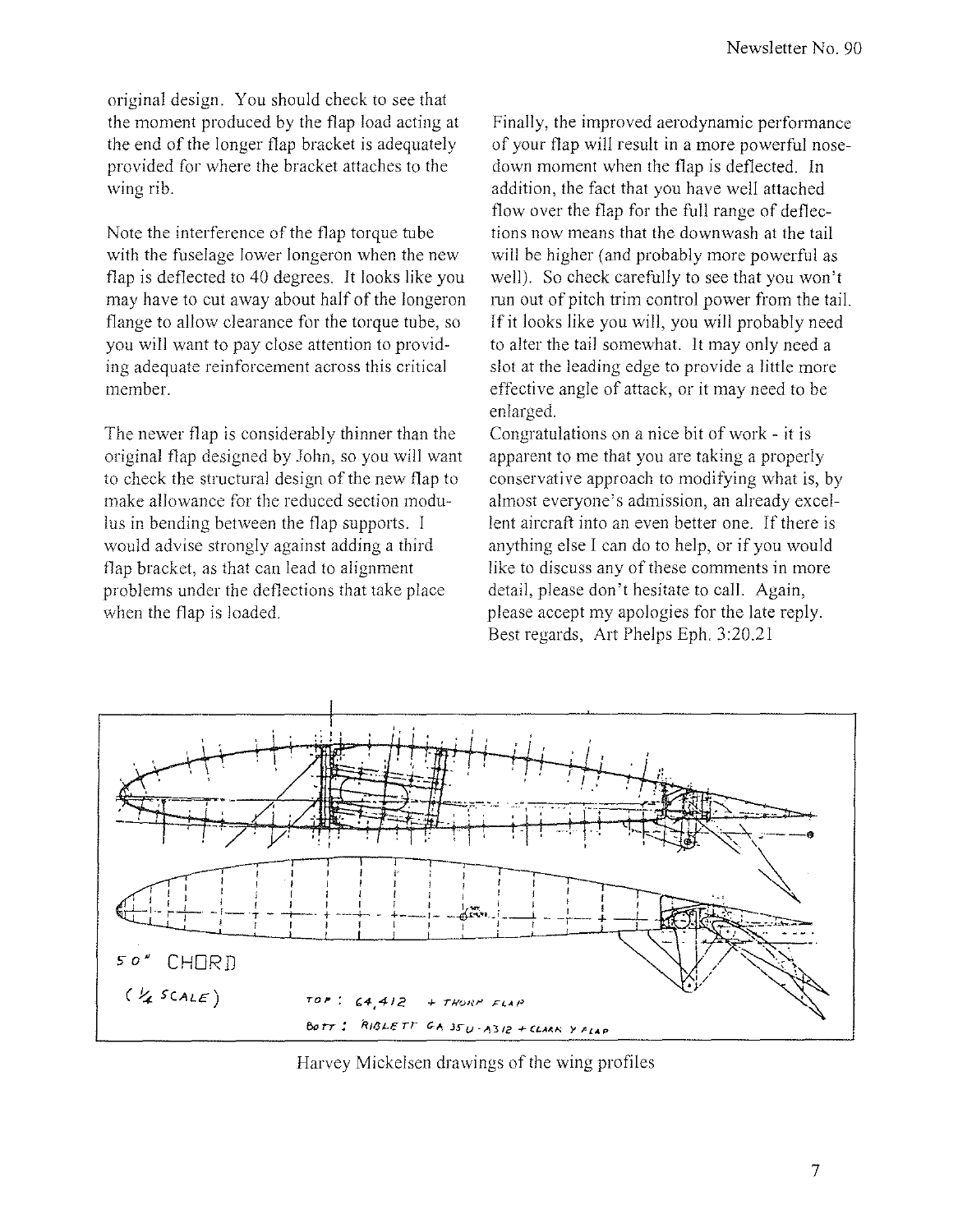# **ENGINE** SWAP

### **by Ken C. Morgan**



#### T-18 ENGINE INSTALLATION 0320B2B VS 0290G

I have written several articles for the newsletter on the conversion of the 0290G to improve its performance and obtain 135-140hp. This modified 0290G engine has been a terrific performer in my T-18 with cruise speeds in the same range as most 0320 powered Thorps. An outstanding Pacesetter 68" X 69" cruise prop has also contributed to the above average performance. You're probably wondering why I would go to the trouble of changing engines to obtain 20 to 25 more horsepower. The main reason was the fact that I had a low time 0320B2B I60hp on the bench, needing only an overhaul. I was also confident that I could find a builder that would be interested in the modified 0290, with only 100 hrs total time. 0320 performance improvements would include better take off/ climb with two aboard, and increased  $T-18$ resale value with a certified engine installed. Horsepower increases are not always the answer as there is a point with the T -18, and other similar aircraft, where added HP and weight will have a negative effect, with little if any added performance and a marked deterioration in handling qualities. The 0320828 was low time but had not run in about 15 years. I didn't know its condition but was hopeful the jugs would be clear of rust and corrosion after such a long hibernation. Fortunately, the original chrome had protected the cylinders with only a rejuvenation and satin finish process (last step in cermichrome) to make them like new. A standard major was accomplished on the 0320,

including case inspection; inspect and polish crank (standard); cam/tappet recondition; new bearings, rings, pistons (new pistons and rings are less expensive than rings for the old pistons); and carb overhaul/update with needle/seat and float components. Major rotating components were weighed and balanced prior to final assy. I completed the overhaul in May of 93 and after several months, located a buyer for the 0290G. At that point, I had mixed feelings regarding the swap as the 0290G had done such a good job and was just getting broken in with about 100hrs TT. I might mention this engine change was from one conical mount (flat back) to another conical mount. The change from conical to dynafocal, or narrow to wide deck is more complicated and would require a change in engine mount, controls, carb intake, baffling etc.

The actual engine swap was relatively simple; however, with the 0290G out, I did clean up the firewall and brake line system, and plumbed vacuum lines for installation of a dry vac pump to mn a DG and Horizon.

#### 0320 Impressions

First Run: The 0320 engine was nosier and seemed to run rougher than the 0290, particularly at idle. Probable cause, new engine, more power, and higher compression. I used John T's overhauled engine "run in" procedure; "Run as little as possible on the ground, check for leaks, and get it in the air for proper cooling". First flight with the new engine was performed at 80% to 90% power at 4 to 5K feet for I 1/2 hours. Except for high green oil temp all indicators were normal. Oil temp has dropped to mid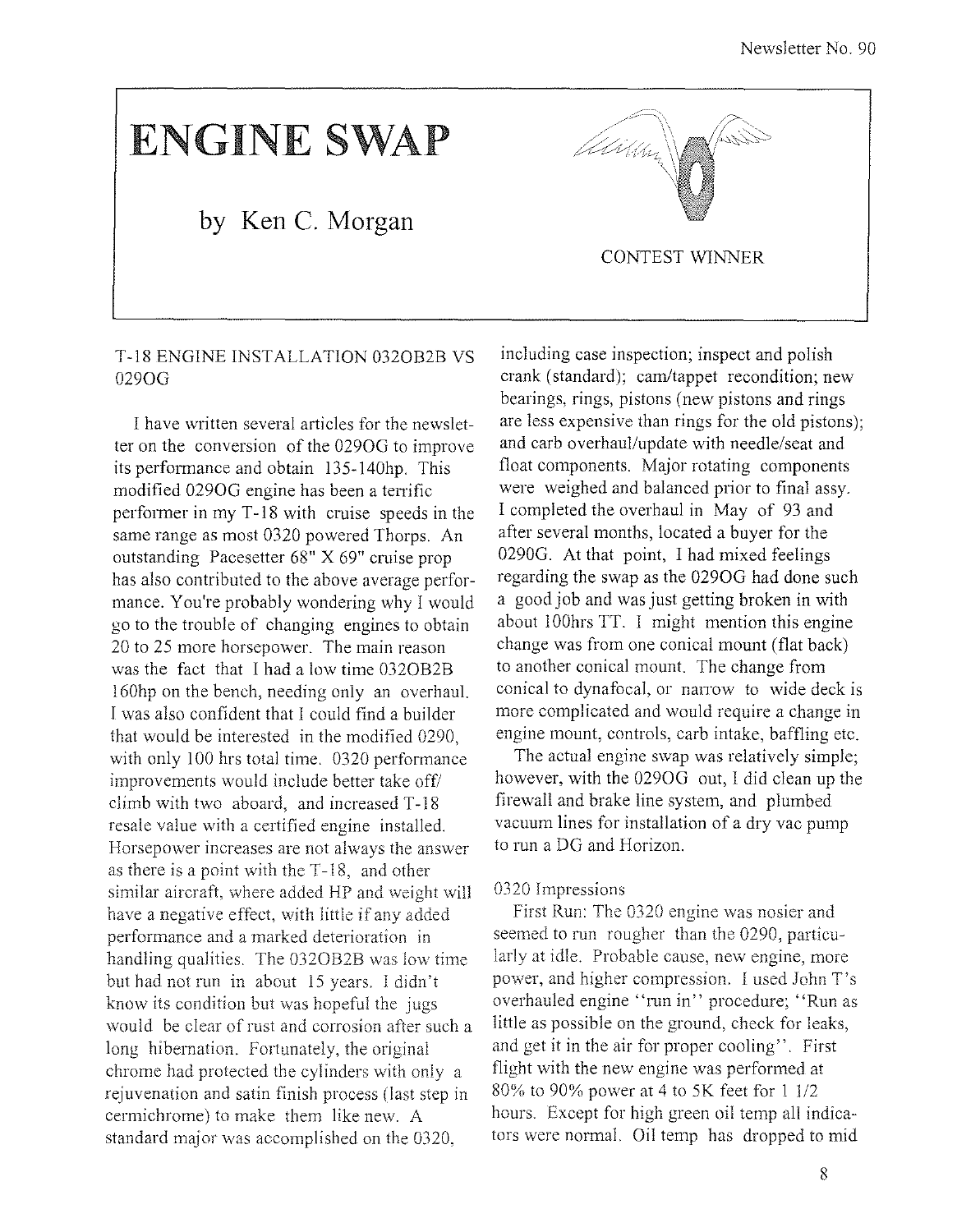green, after 35 hours on the new engine. Performance

As I have used the same Pacesetter prop (68" X 69"), the cruise performance is about the same (165mph indicated, at 2400rpm). Takeoff and climb is substantially improved with the 0320. Static is 2300 rpm, with take off roll shorter by several hundred feet. At 120mph indicated, rate of climb is 1400ft/min (0290, JOOOft/min) single pilot. Top speed on the deck at 2800rpm is 196mph indicated (0290) 2600rpm 188mph).

Weight/Balance: The 0320 added about 251bs; however, that included the addition of a dry vac system. The empty CG moved forward slightly to compensate for the added weight. There were no inflight tendencies to bunt (horizontal tail stall) with full flaps above IOOmph. Stall is about the same for both engines, 63 clean, and 61 with flaps.

#### Recommendations

I had fun running with the big boys, at cruise, with the 0290G. The T-18 can be a good perfonner with the 0290G modified engine, and a properly matched prop. I always felt this was the engine John intended the T-18 to have, and it satisfied the T-18 purist in me. However, if your looking for a performance boost, particularly during takeoff and climb, the 0320 would definitely be the way to go. The expense of purchasing an 0320 engine just to get this added performance would depend on your spending limits, and performance requirements. In my case, I had traded for the 0320, and did not have the expense of procuring a new or used engine from scratch. I was also able to sell my 0290G for a good price, helping to offset the overhaul expense on the 0320. If you are starting out needing an engine I would recommend going with the 0320, but again, it depends on what might be available out there. A low cost (if thats possible) 0290G, that can be modified for 140HP output would certainly be an acceptable altemative. My references to the 0290 are for the G modified to achieve 140HP or the 0290D2, 135HP.

If you have plans to change your engine, or

need a power plant for your T-18 give me a call. I would be happy to visit with you, and discuss your engine requirements. Happy T-18 Flyingl Ken C. Morgan, Thorp N46806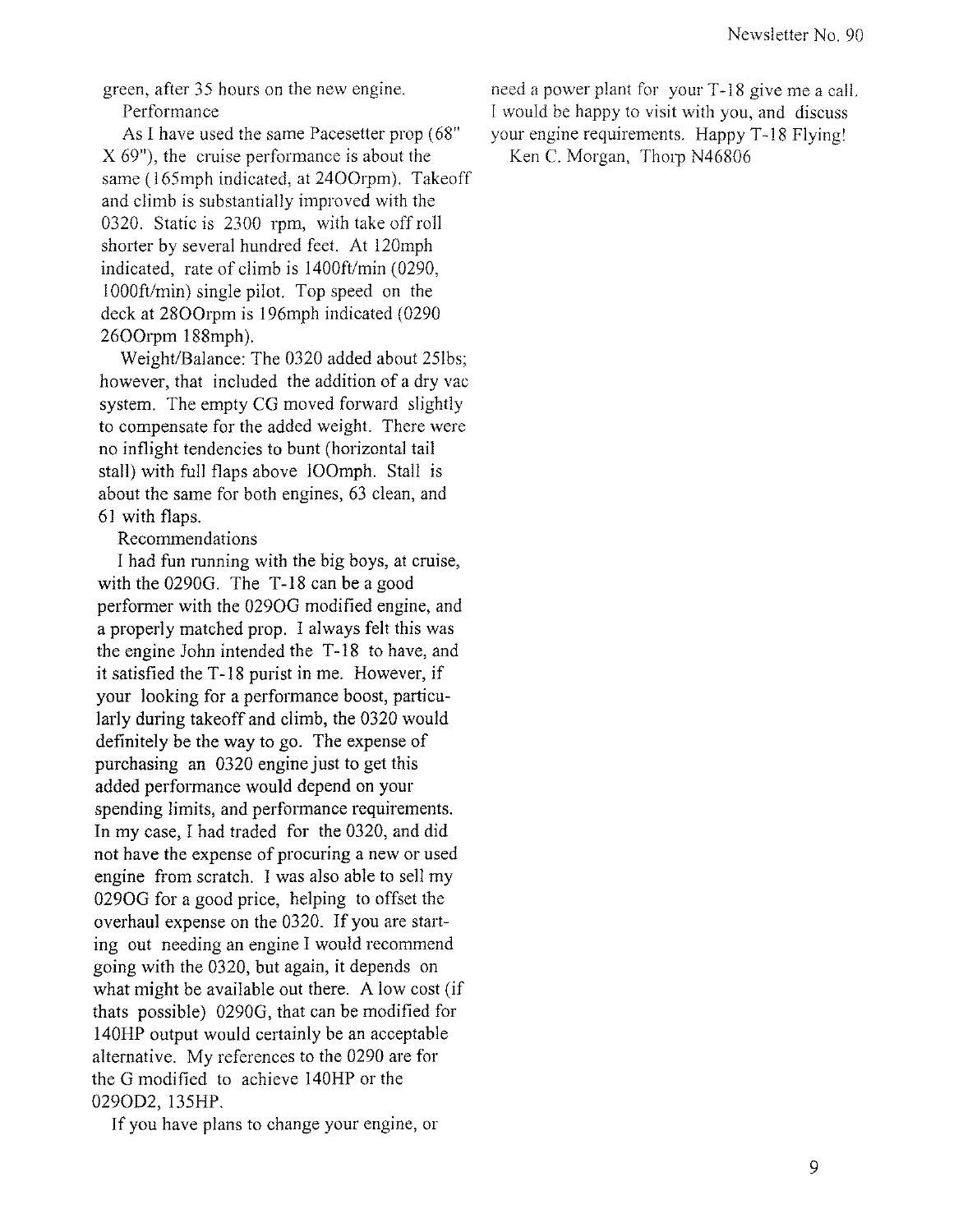

DEAR RICH, HERE IS MY NEWS-LETTER CONTRIBUTION FOR THE NUTS & BOLTS CONTEST. I SURE WOULD LIKE SOMETHING FROM DON TAYLOR'S AIRPLANE TO PUT INTO MINE FOR GOOD LUCK. I HAD THE OPPORTUNITY TO MEET DON LAST YEAR AT OSHKOSH, AND HAD THE MOST WONDERFUL TIME TALKING WITH HIM ONE NIGHT AT DlNNER. HE IS A FASCINATING GENTLEMAN TO LISTEN TO. I HAVE ENCLOSED A COUPLE OF PICTURES OF MY PROJECT. I HAVE BEEN AT IT FOR TWO YEARS COME JANUARY OF "94". SO FAR I AM SATISFIED WITH MY PROGRESS, AND I THINK ANOTHER SIX MONTHS WILL SEE ALL THE MAJOR METAL WORK COMPLETED. I DO HAVE ONE ITEM THAT MAY BE OF INTEREST TO OTHER BUILDERS. THROUGH OUT MY LAST FOUR YEARS, I HAVE BEEN LEARNING ALL I CAN ABOUT THE T-18, SO I COULD INCORPORATE THE MOST UP TO DATE FEATURES POSSIBLE INTO MY PROJECT I LEARNED EARLY ABOUT THE SMALL DEFORMATION IN THE UPPER WING SKINS JUST AHEAD OF THE MAIN SPAR, THAT MOST ALL T-I8'S SEEM TO HAVE. I LISTENED TO THE OTHER BUILDERS AND PILOTS ABOUT ITS PROBABLE CAUSES AND WHAT COULD BE DONE TO ELIMINATE IT. THE PROBLEM SEEMS TO BE CAUSED WHEN THE NOSE RIBS COMPRESS IN THE



UPPER CORNER WHERE THE RIBS AT-TACH TO THE MAIN SPAR. WHEN THE RIBS COMPRESS THIS CAUSES THE UP-PER SKIN TO FORM A SMALL HUMP RIGHT IN FRONT OF THE MAIN SPAR. THIS "HUMP" IS PRESENT ON ALMOST ALL T-I8'S THAT I HAVE SEEN. FROM WHAT I CAN GATHER, THE DEFORMA-TION IS CAUSED BY NORMAL WING LOADS, AND ONCE PRESENT NEVER SEEMS TO GET ANY WORSE. THE SOLU-TION I BELIEVE IS RELATIVELY SIMPLE, HOWEVER, I DO NOT TAKE CREDlT FOR THE IDEA. I HAVEN'T HEARD OF ANY-ONE ELSE DOING IT, SO MAYBE I AM THE FIRST. THE FIX, IS TO ADD A 3/4 x 3/ 4 x.062 ANGLE STIFFENER, BETWEEN EACH NOSE RIB AND THE MAIN SPAR. IT IS AN EASY PROCESS AND SHOULD ADD ENOUGH RIGIDITY TO THE RIBS TO PREVENT THEM FROM COMPRESS-ING. THE STIFFENERS RESEMBLE THE VERTICAL STIFFENERS THAT MOST OF US ADD TO THE CENTER WING MAIN SPAR. I'M NOT SURE, BUT I BELIEVE THAT THESE RIB STIFFENERS COULD DOUBLE AS THE VERTICAL SPAR STIFF-ENERS, THUS KILLING TWO BIRDS WITH ONE STONE. I ADDED THESE STIFFEN-ERS TO EVERY NOSE RIB IN THE WING. FOR REASONS THAT I WON'T GET INTO, I NEEDED TO SPACE MY NOSE RIBS FORWARD BY.062" SO I WAS ABLE TO ATTACH MY STIFFENERS BETWEEN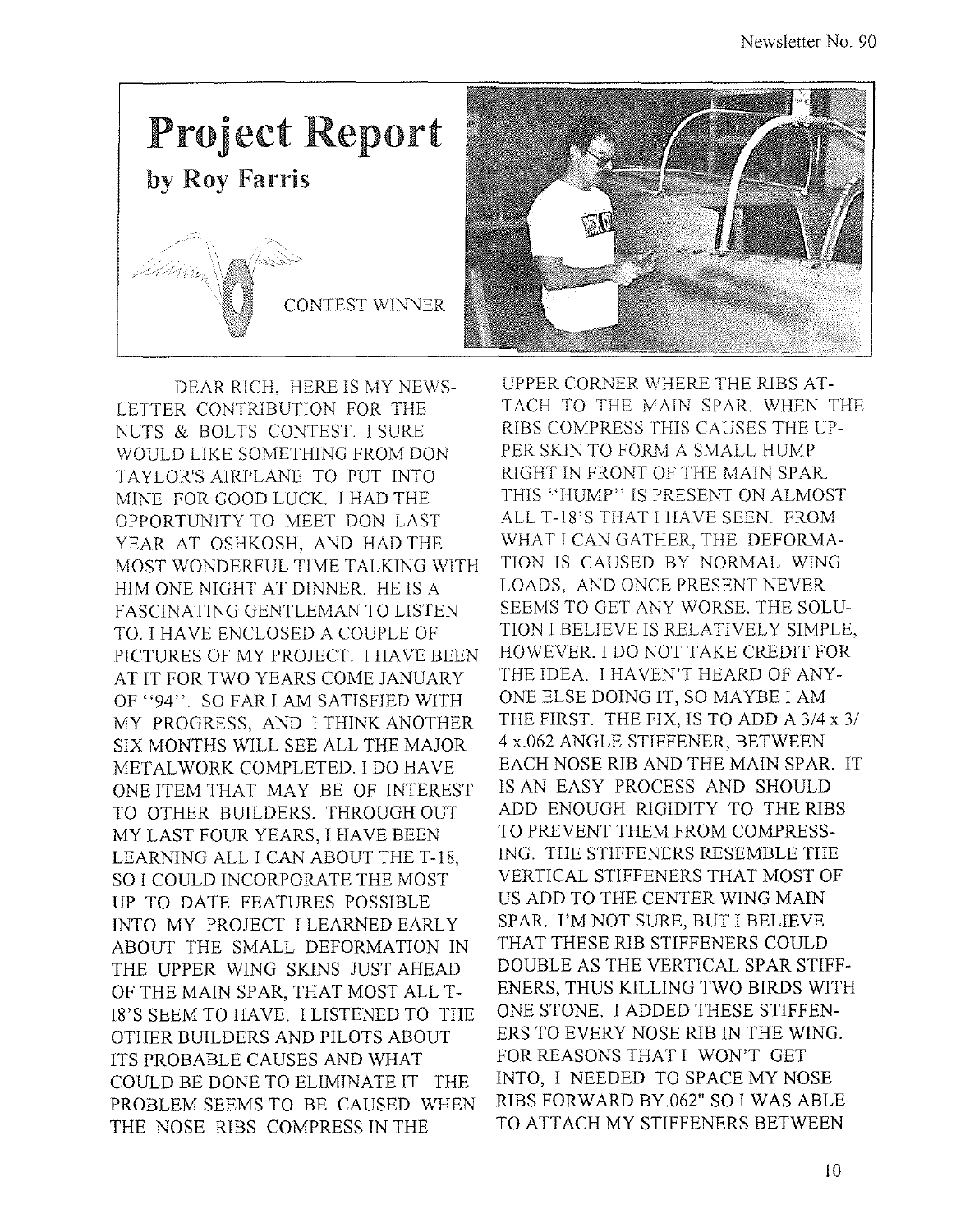THE RIB FLANGE AND THE SPAR. I ATTACHED THE STIFFENER TO THE RIB SIDE BY FOUR-4 RIVETS AND THEN TO THE SPAR USING THE RIBS OWN MOUNTING. ON THE OTHER HAND, THE STIFFENER COULD BE ATTACHED TO THE SPAR OPPO-SITE THE RIB FLANGE, AGAIN ATTACHED TO THE RIB BY FOUR -4 RIVETS AND THEN SEPARATELY TO THE SPAR BY FOUR, -4 RIVETS. I HOPE MY EXPLANATION IS UNDERSTANDABLE, AND ALTHO MY DRAFTING SKILLS ARE NONEXISTENT I HAVE INCLUDED A COUPLE OF DRAWINGS OF THE RIB STIFFENER AND IT'S APPLICATION. LET ME KNOW WHAT YOU THINK. KEEP'M FLYING ROY FARRIS NOBLE, IL





I I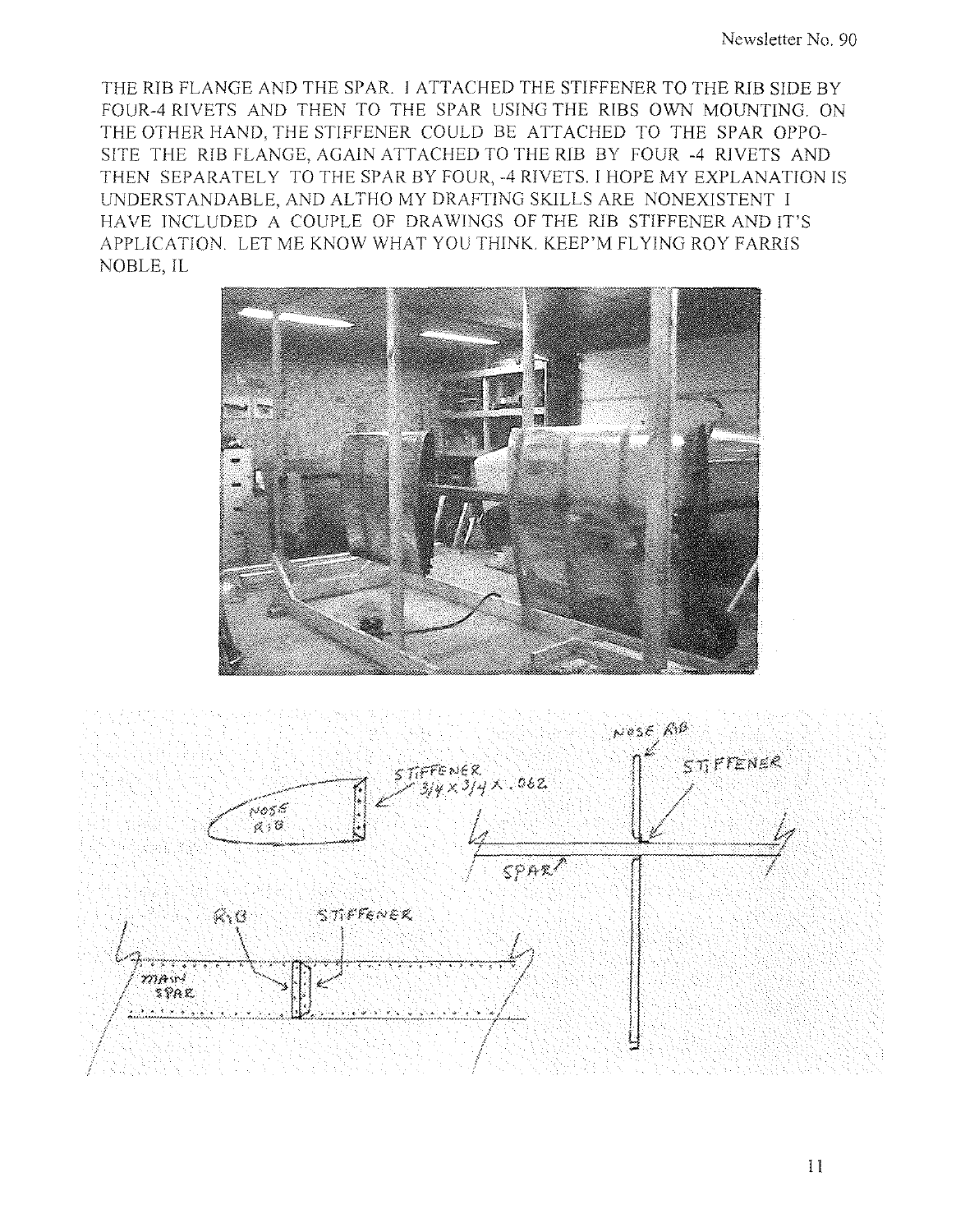#### THE REGULATORY ASPECTS OF EXPERIMENTAL AMATUER BUILT AIRCRAFT INSPECTIONS from Dave EBY

#### The Requirement:

FAR Part 91.409 requires annual inspections; expect EXPERIMENTALS, this is why experimentals get "CONDITIONAL INSPECTIONS", not annuals, The requirement for a conditional inspection in the preceeding 12 months is on the limitation sheet to the aircraft.

#### Who may do it?

Advisory Circular 65-23A allows a certified repairman,  $A\&P$ , or rated repair station (AI) to conduct conditional inspections. AC 65-23A tells a homebuilder how to get a repairman certificate for his/her aircraft.

What must be done? FAR Part 43, Appendix D lists the scope and detail of the inspection,



#### How is the inspection recorded?

FAR Part 91.417 specifies the records (Log Book) that an owner must keep, the entry to be made after the conditional inspection is in AC  $65-23-A$ , "I certify that this aircraft has been inspected on in accordance with the scope and detail of FAR Part 43 Appendix D and found to be in a condition for safe operation" The entry will include the aircraft total time in service, the name signature and certificate type and number of the person performing the inspection,

#### A STARTING PIONT CHECKLIST FOR THE CONDITIONAL INSPECTION by Paul Kirik

#### Powerplant

1. Loose wooden props - check bolt torque frequently i,e, each change of season or every 50 hours of flying time,

2, Cracked spinner bulkhead & cones

3, Bushings moving forward out of the prop extensions flange into wooden props causing looseness and broken prop bolts,

4, No fire shields on fuel lines in engine compartment.

5, Brittle & cracked rubber fluid lines in the engine compartment. These hoses should be changed at least every 5 years due to heat deterioration,

6, Engine compartment wiring & fluid hoses not properly secured to engine mount etc, 7, Engine controls hard mounted from the firewall instead of from standoffs on the engine,

8, Carbs should have metal floats & one piece

ventures, Fuel System

1. Cracked fuel tank at fuel outlet boss weld,

2. No flexible fuel line between main tank & firewalL

3. Fuel shutoff valve mounted on fuel tank not within reach of pilot when wearing a shoulder hardness.

4, Fuel tank vent line not of fuel resistant materials. **(this recently caused a T-18 forced land**ing)

5, Leaking seal on maintank fuel quantity transmitter mount, This is the main source of fuel fumes in the cockpit.

6, Fuel filler cap not marked for type & quantity of fuel.

#### Landing Gear

1. Cracked welds on "A" frame gussets 2, Rubber "donut" spacers between landing gear & firewall - worn & extruding out of position,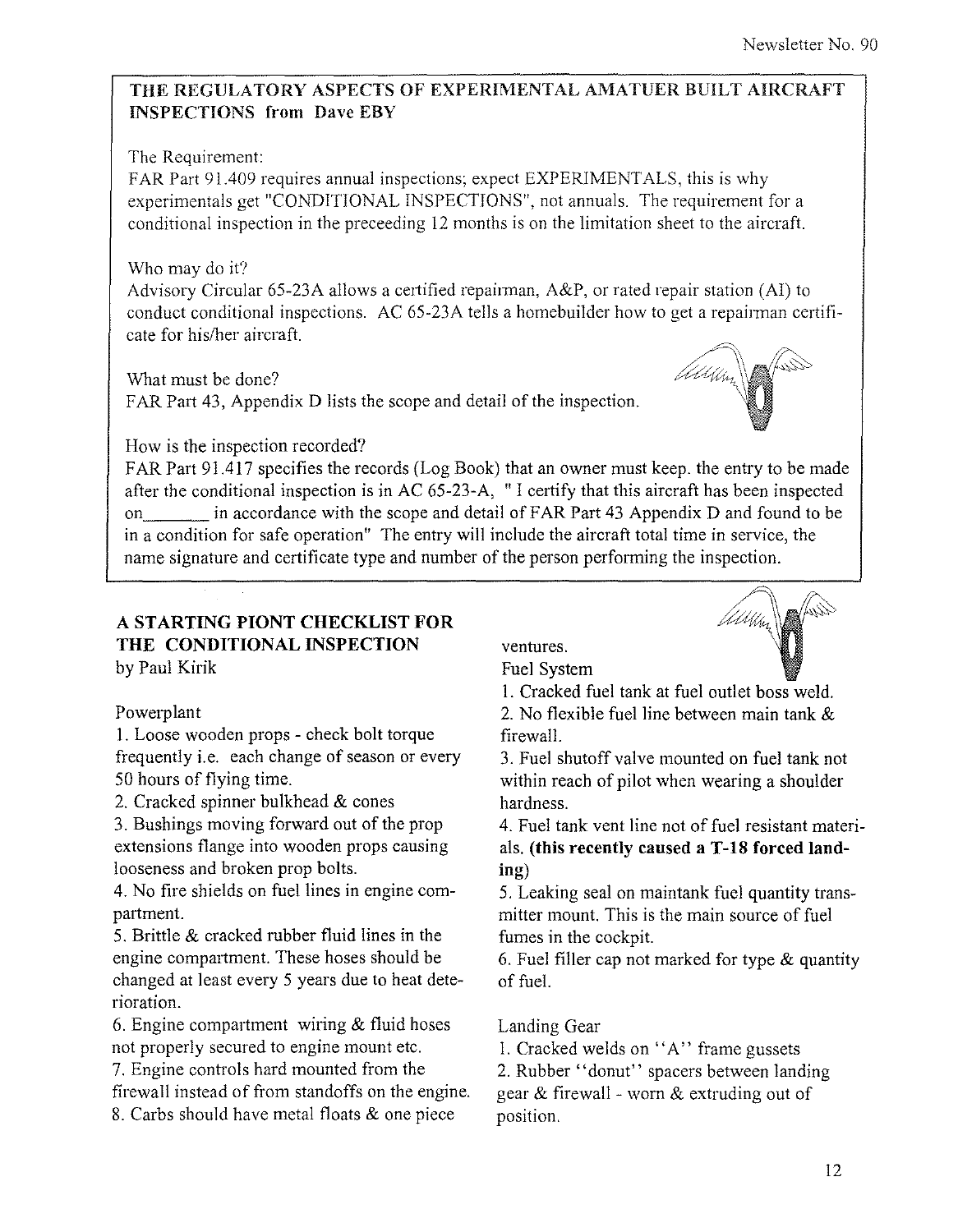3. Loose axle mounting bolts - these should be checked for torque annually. They are mounted in tension  $&$  tend to stretch when we get current in one pass.

4. Worn or broken lower engine mount bolts on aircraft operating out of rough fields. "MS" high strength bolts should be used in place of "AN" bolts. (slight reaming will be required) 5. Nyloflow low temp brake lines run through engine compartment - should be aluminum or stainless.

Control Surfaces & Systems

I. Excessive wear of rudder mounting bushings.

2. Excessive movement in stabilator mounting bushings. (Note: in both cases it is necessary to manufacture oversize bushing  $\&$  slightly ream the mounts to obtain a good fit)

3. Rudder & flap bushings rotating on bolts instead of control surface hinges. It is necessary to tighten the bushing bolts.

4. Interference between flap & aileron with the flaps fully extended.

5. Stabilator & stabilator tabs not properly rigged.

6. Ailerons not having proper travel in either direction - requiring rerigging.

7. Balance weights installed inside of stabilator leading edge not secured to leading edge skin per the drawings.

8. Interference between flap cables, rudder cables & trim in the forward & aft tunnels in cockpit.

9. Cracked welds in rudder pedal assembly at bottom welds.

10. Cracks in welds of control yoke, walking beam, vertical mount tube. (This has resulted in one fatal accident after complete failure)

II. Excessive play in pitch trim jack screw mount.

12. Check control stick for cracks (we know of one that broke just as the plane lifted off) Airframe

I. Loose rivets on inboard wing mainspar caps. Rivets should be replaced with oversize

cherrylock rivets as necessary and additional rivets installed per newsletter article.

2. Corrosion on inside of fuselage belly skins at low points - primarily just ahead of 601 bulkhead & aft of rudder pedals. Drain holes should be installed at low points.

3. Cracks in vertical stabilator top rib in area of top rudder hinge attachment.

## **TIPS ON LYCOMINGS**

from Textron

A Reprint from the RV Newsletter

*At the recent Aviation Exposition in Portland, representatives from Textron Lycoming gave us some tips on operation.* 

Lead fouling can be a problem, particularly when running on 1OOLL. A few simple procedures can help: I) When leaning in cruise, apply carb heat for several seconds. Immediately after removing carb heat, beginning leaning. Slowly lean to peak EGT or until the engine begins to run rough, then richen 25 to 50 degrees F. 2) On shut-down, run the engine at 1200-1500 rpm for 15-20 seconds, then pull the mixture. Pull the throttle to idle after the engine begins to die. If you do have to remove the spark plugs to clean them, you can immerse the electrodes in Hoppes #9 gun solvent to help soften and remove the lead. When reinstalling the plugs, clean the inside of the plug tops and the "cigarettes" with MEK or acetone. Lycoming says it is important to do this every time. It removes the skin oils, grease residue, and other impurities that can form an electric "bridge" across what should be an insulated area, leading to premature failure. Use a small amount of anti-seize compound on the spark plug threads -- our new mechanic, Phil Duyck - a man who knows small airplane engines very well - says emphasize the small amount, He also recommends setting the plugs in 0-320s and 0-3605 with a torque wrench to about 30 ft-lbs. (Incidentally, the Lycoming rep told me that the long electrode REM37BY Champion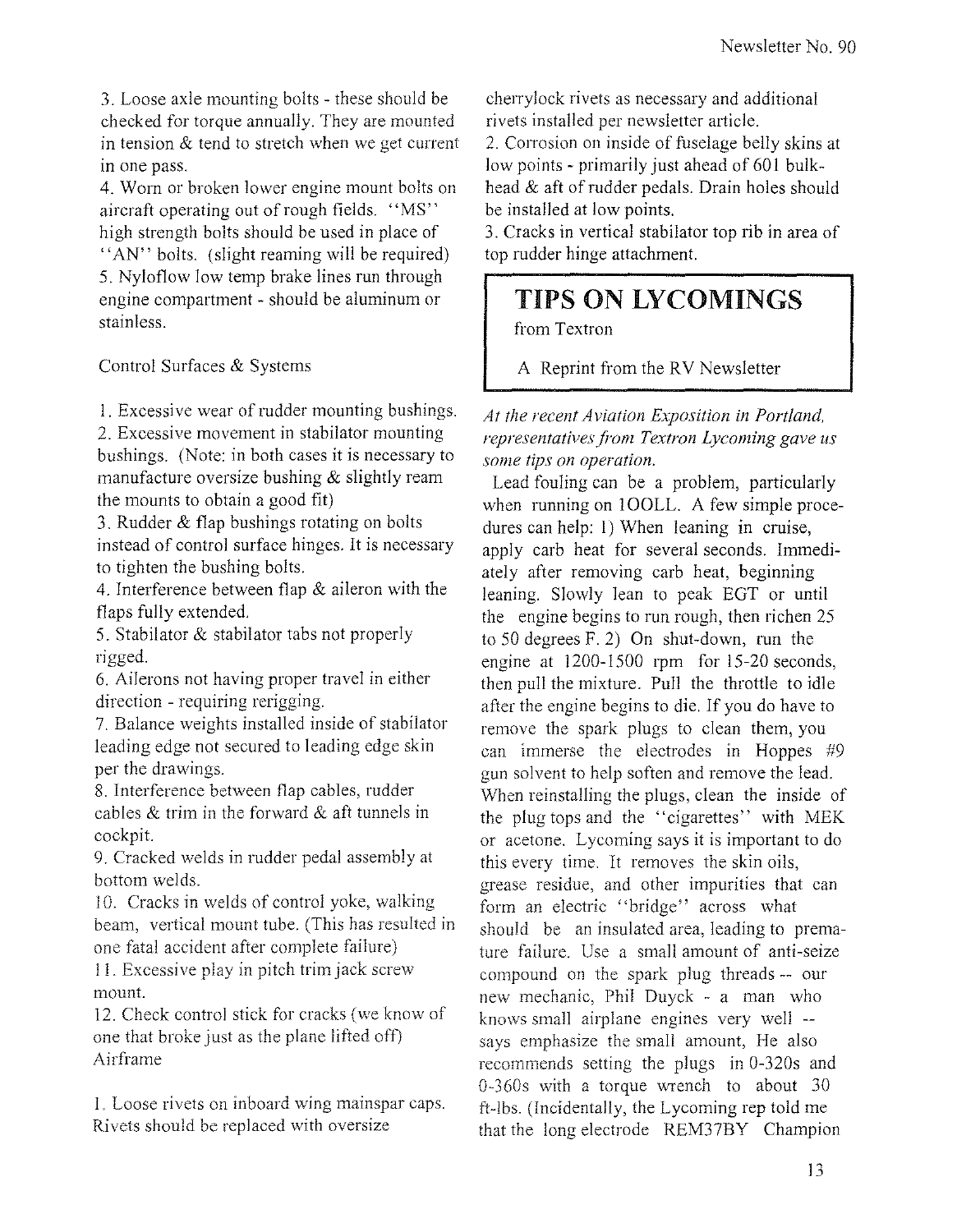spark plugs that came with my 0-320-E3D engine may be used, -- see Lye-Service Letter L192B-- even though they were not on the list of approved plugs I consulted. The different electrode pattern on these plugs was evidently developed to combat lead fouling. Since the -E3D is a low compression, 80 octane engine, and in many parts of the country 80 is not available, I will probably have to run 100LL on trips, which has four times the lead content of 80187. I'm going to try them ..... ks) We also discusses leaning procedures for taxi, climb, and cruise. Lycoming's recommendation was that the engine should idle between 550-650 rpm. (The low inertia of a wood prop usually prevents a smooth idle at less than 700-750 rpm, so d you are running lumber, this is acceptable). If the mixture is pulled to idle/ cutoff while the engine is idling, the rpm should increase 20-30 just hefore the engine stops. If it surges higher, the idle mixture is too rich and should be readjusted. Once the engine is properly adjusted, mixture may be left rich for taxi. On climb, the mixture should be left full rich until power is down to 75%. This power might be achieved a couple of different ways. Because RVs climb so well, you may choose to reduce power soon after a takeoff and climb at something like  $75% -$  if so you can lean to 50 degrees rich of peak, adjusting every once in a while as you go up. If you leave full power in, you should delay leaning until manifold pressure (rpm if you have a fixed pitch prop) drops off to 75% power. As long as the airplane is climbing, the engine should be left slightly richer than it is for cruise, to help with cooling. These and a few more tips are more fully discussed in Lycoming Service Letter L192B of Jan. 19, 1988 and Service Instruction 1094C dated Jan. 31, 1969. A chart of approved spark plugs is shown in Service Instruction 1042T of April 23,1993.

## **r-:RANKSHAFT OIL SEAL LOSSES FROM CENTRAL STATE'S ASSOCIATION**

In recent months there seems to have been an increase in the number of crankshaft oil seal losses. This, as Australian Magna Liset discovered, causes loss of all lubricating oil resulting in a seized engine. Fortunately Magna had just completed the long over water flight from Australia to New Zealand before the seal popped out. Some old narrow deck Lycoming engines have a sheet metal retaining washer screwed to the crankshaft end of the case, This covers the oil seal thus holding the seal in place, even if it tries to slip out. It seems that later model tractor application of these engines don't require any retainer. Pusher applications may not follow the same rule, however. (Lycoming disagrees with the statement and says neither pusher nor tractor applications need the retainers, see below) The next time you are at your airplane see if your engine has the retainer. I have an 0-235-C and there is no retainer plate or screw holes on it. The oil seal retainer installation is covered by Ly-coming Service Instruction No. 1073A. It seems Lycoming made a crankshaft oil seal retaining plate safety kit, part number 74034. This kit included 2 oil seal retaining plates PN 74026, 4 #1 0-24 capscrews PN 74330, and 4 plain #1 0 washers PN STD-425. All Lycoming engines, that I can recall, have cast bosses in place on the crankcase. These bosses are sometimes drilled and taped for screws to hold the oil seal retainer ring. Perhaps it would be wise to install such a seal retaining method on all our engines. If your engine is down for overhaul it would be a simple matter to drill and tap the bosses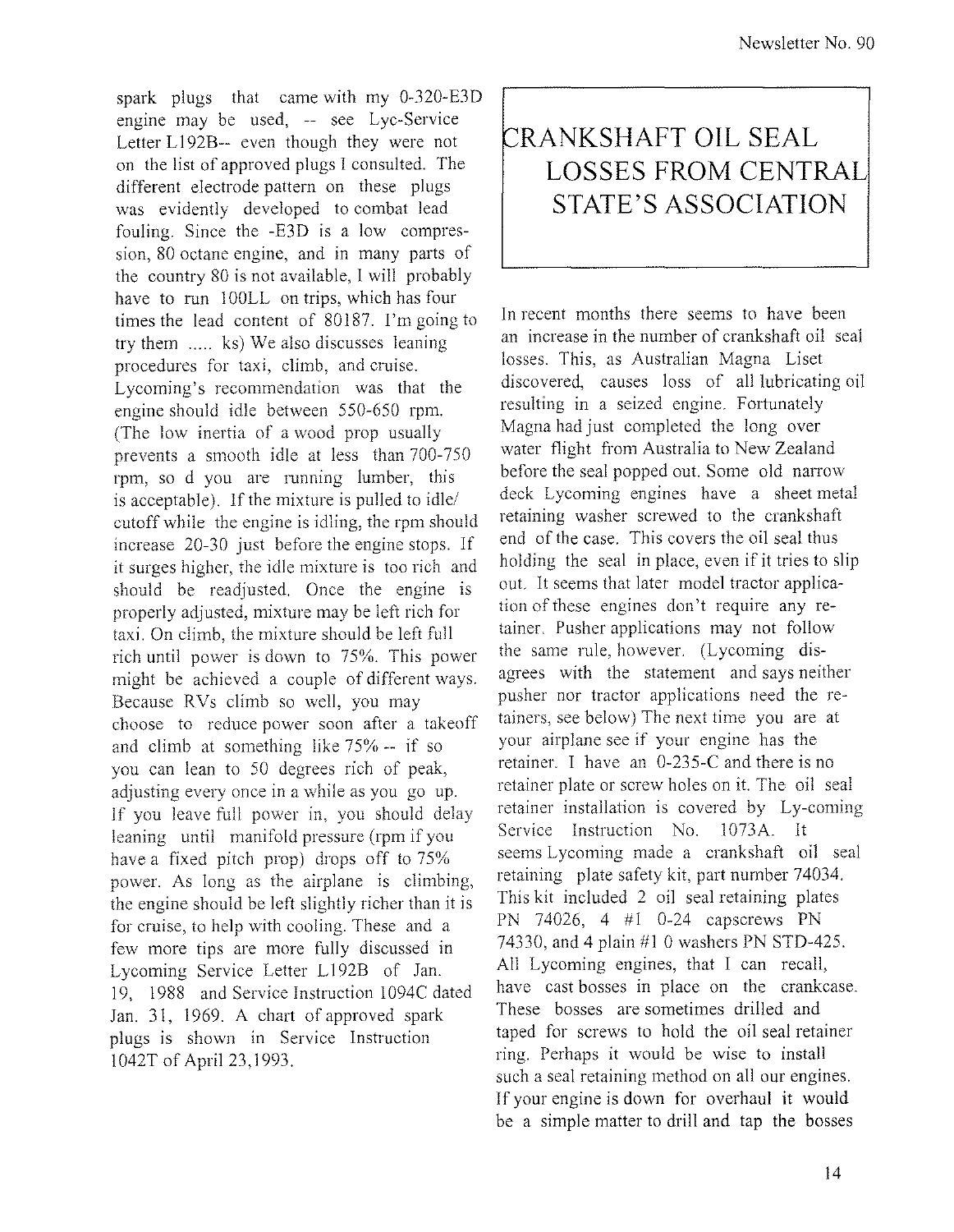for a small screw (perhaps  $#1$  0-24?) to hold th6 retaining washer. Such a washer could be easily made from flat thin aluminum stock (perhaps .032 2024T3?). If your engine is not apart you might consider cleaning the end of the crankcase VERY CAREFULLY and RTVing two halves of a split washer to the end of the case to retain the seal. Caution: be sure to use a fuel and oil proof type of RTY. Those of you who are running the B & C style of alternator drive pulley may be already covered. My pulley is so close to the crankcase that I don't see how the relatively wide seal could sneak by it. Of course no engine discussion is complete without a little CYA. To that end 1 called Gary Earon of Lycoming at (717) 327-7096. He said that the above idea would require field approval and the usual official paper chase. I indicated these were in experimental aircraft and he said it didn't make any difference because they were certified engines. He wouldn't offer any suggestion or feeling about the above retainer plate so  $\bf{l}$  thought  $\bf{l}'$  d find out what causes oil seals to "pop out". Gary said, "There are only two reasons for oil seal loss: excessive crankcase pressure and improper oil seal installation." J asked how one might check for excessive crankcase pressure and he indicated pressure should be measured using an air speed indicator as a pressure gauge. The "air speed" should fall between 45 and 60 mph at full throttle. (For those of you using a water manometer that means no more than 1.7") The "air speed" indicator would be connected with the pitot port going to the oil filler tube. He suggested mak-ing a plug that fits the filler tube and temporarily replaces the dip stick. This plug would have a tube installed that allows attachment to the pitot side of the "air speed" indicator. The static port would be connected to the normal static ambient air pressure. The correct method of oil seal installation is listed on Lycoming Service Instruction #1 *324A* which Gary said would be available from any mechanic. I contacted 3 different A & P's to find they did not have

such a thing. Lycoming's official answer was to contact Avial for a copy. I called the closest one, which is in Columbus, Ohio at (614) 258-3477, and requested a copy of the bulletin. They indicated they would send me one at no charge.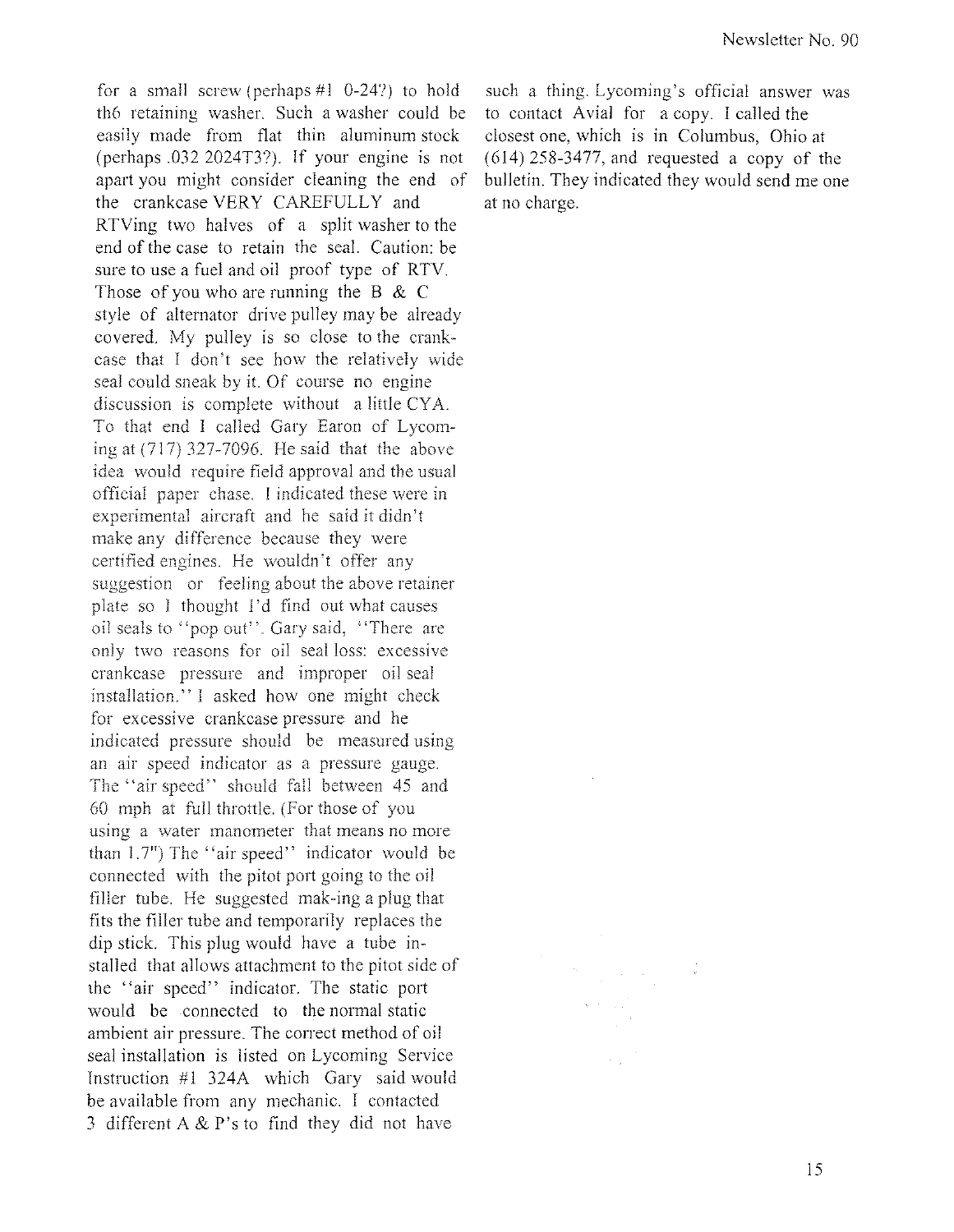## CRBIN HERT BOXES

MOUNTS ON FIREWALL TO DIRECT AND CONTROL HEAT TO COCKPIT. WINDSHIELD. ETC.

DESIGNED FOR USE WITH 2" AERODUCT. LIGHTES (LESS THAN 5 OZ. TOTAL) AND MOST COMPACT AND RELI ABLE DESIGN AVAILABLE. ABSOLUTELY HIGHEST QUALITY AND CONSTRUCTION. AIRCRAFT GRADE ALUMINUM. AND STAINLESS STEEL DOOR AND HINGE ASSEMBLY.

THIS IS THE BEST RND LERST EXPENSIVE HEAT BOX AVAILABLE.

ADDITIONAL 2" ALUMINUM FLRNGES RLSO RVRILRBLE. MAY BE RIVETED OR WELDED.

> $Bo\times = \leq -\frac{4}{5}O$   $e^{\frac{1}{2}}$   $e^{\frac{1}{2}}$ . + 395 SHPE & HANDWAG

FLANGES - 4500 EA

**JOHN EVENS 6855 ALLISON ST. RRVADA. CO S0004 (303) 420-2724**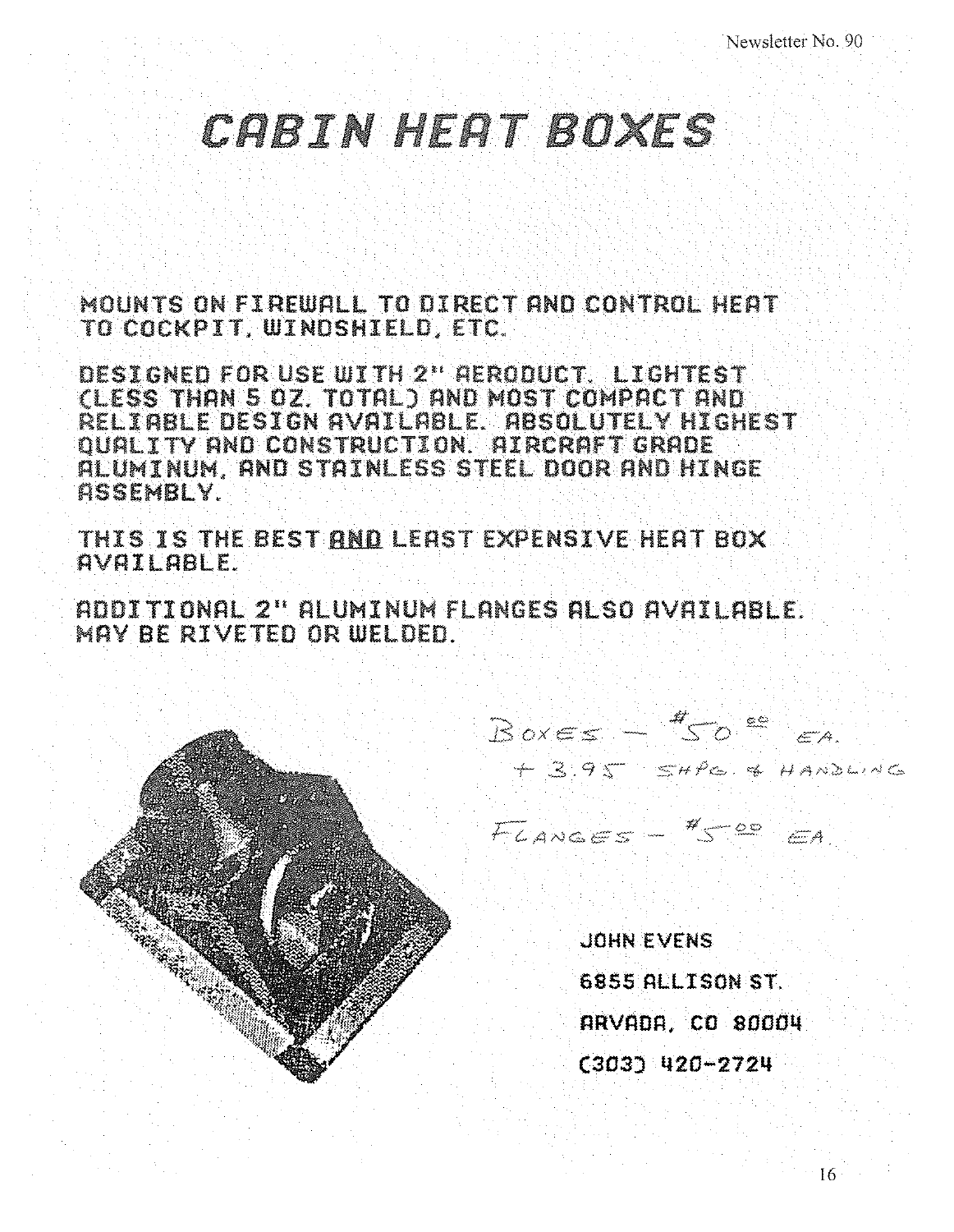

*Ron and Jane Hayes' beautiful "Best at Oshkosh 93" Thorp T-18* 

Richard, Sorry this took so long, I am not a good photographer or a writer' The hours are climbing and I02RH has been performing well' J am in the process of putting in a Garmin AVD 100, but really hate to quit flying long enough to mount it. The GPS operates hand held as well as panel mount so why bother mounting it during good flying weather? At 2300 and 23" I still am getting about 185 MPH. J have not calibrated the airspeed but the GPS seems to agree with my indicated. We are enjoying the Thorp and am looking forward to the Greely Fly In. Thanks Ron and Hayes.



#### **Editor's Report: On "Let's bring Kay Thorp to Oshkosh 93"**  First let me thank everyone for their help in making Oshkosh 93 and Kays trip to the fly-in such a great success. Here's a run down on what the money went for. Kay's travel  $&$  room while at Oshkosh  $$800$ The picnic at the nature center \$300 A check was sent to the EAA for a Memorial Wall plaque for John. \$200 Total: \$1300 Thanks again to all the T-18 Mutual Aid Members that contributed to this great T-18 Event. Your Editor, Richard Snelson